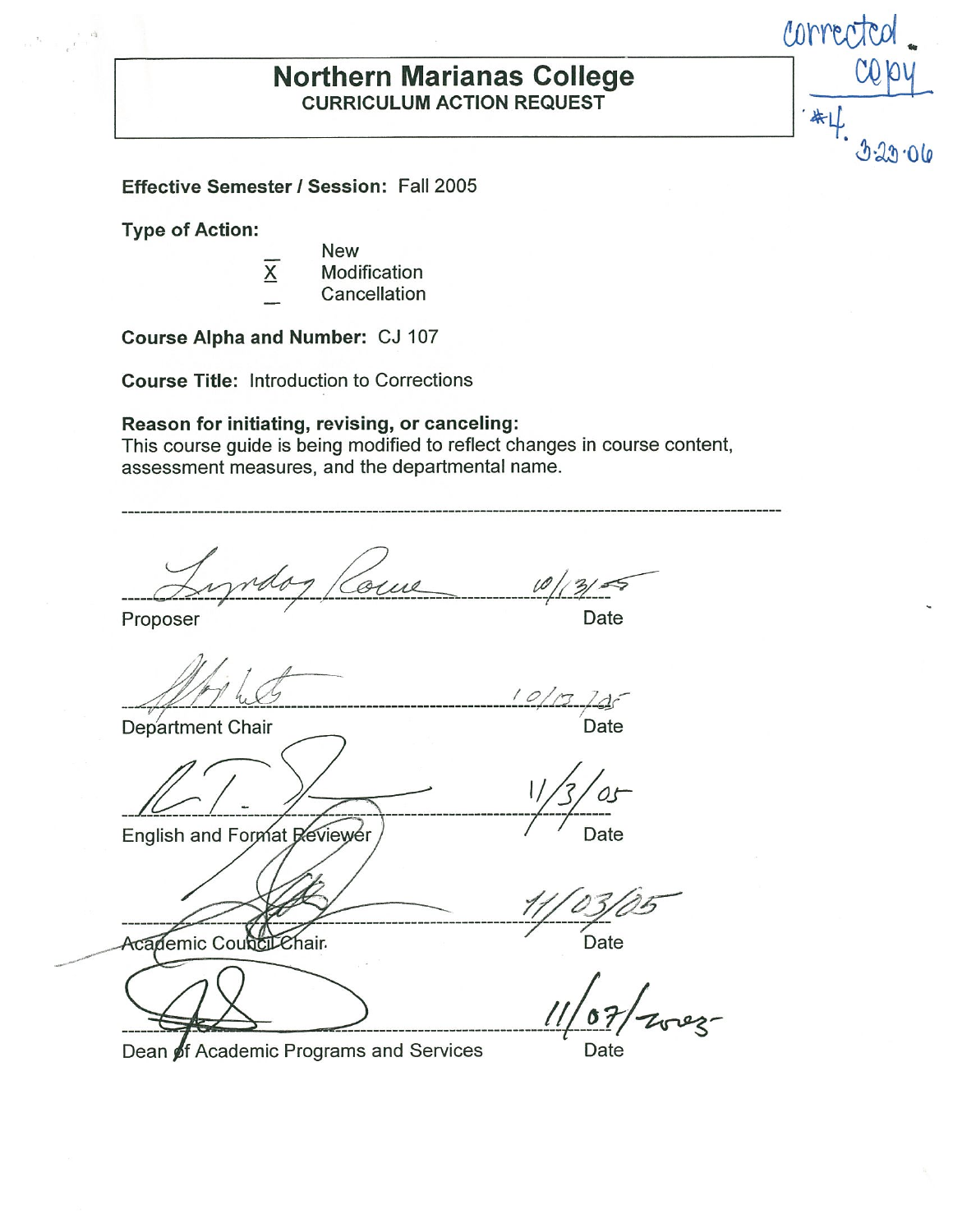### **Northern Marianas College Course Guide**

Course: CJ 107 Introduction to Corrections

#### **1. Department**

Social Sciences and Fine Arts

#### **2. Purpose**

The purpose of this course is to provide students with a fundamental understanding of the correctional process as a component of the criminal justice system. This [course.is](https://course.is) designed for the target population of those who want to become Correctional Officers and those who are already employed in that capacity.

#### **3. Description**

**A. Required/Recommended Textbook(s) and Related Materials** 

Required: Allen, Harry, E., Clifford E. Simonsen, and Edward J. Latessa. Corrections in America. 10<sup>th</sup> ed. Upper Saddle River: Pearson/Prentice Hall, 2004.

Readability level: Grade 10.5.

#### **B. Contact Hours**

- **1. Lecture:** 3 hours per week / 45 per semester
- **2. Lab:**
- **3. Other:**

#### **C. Credits**

- **1. Number:** 3
- **2. Type:** Regular degree credits

#### **D. Catalogue Course Description**

This course is an overview of fundamental processes, trends and practices of adult institutional treatment, probation, parole, and community-based correctional programs. Included is a review of the history and philosophy of corrections. English Placement Level: EN 083/084.

#### **E. Degree or Certificate Requirements Met by Course**

This course is required for students pursuing the Basic Certificate in Corrections.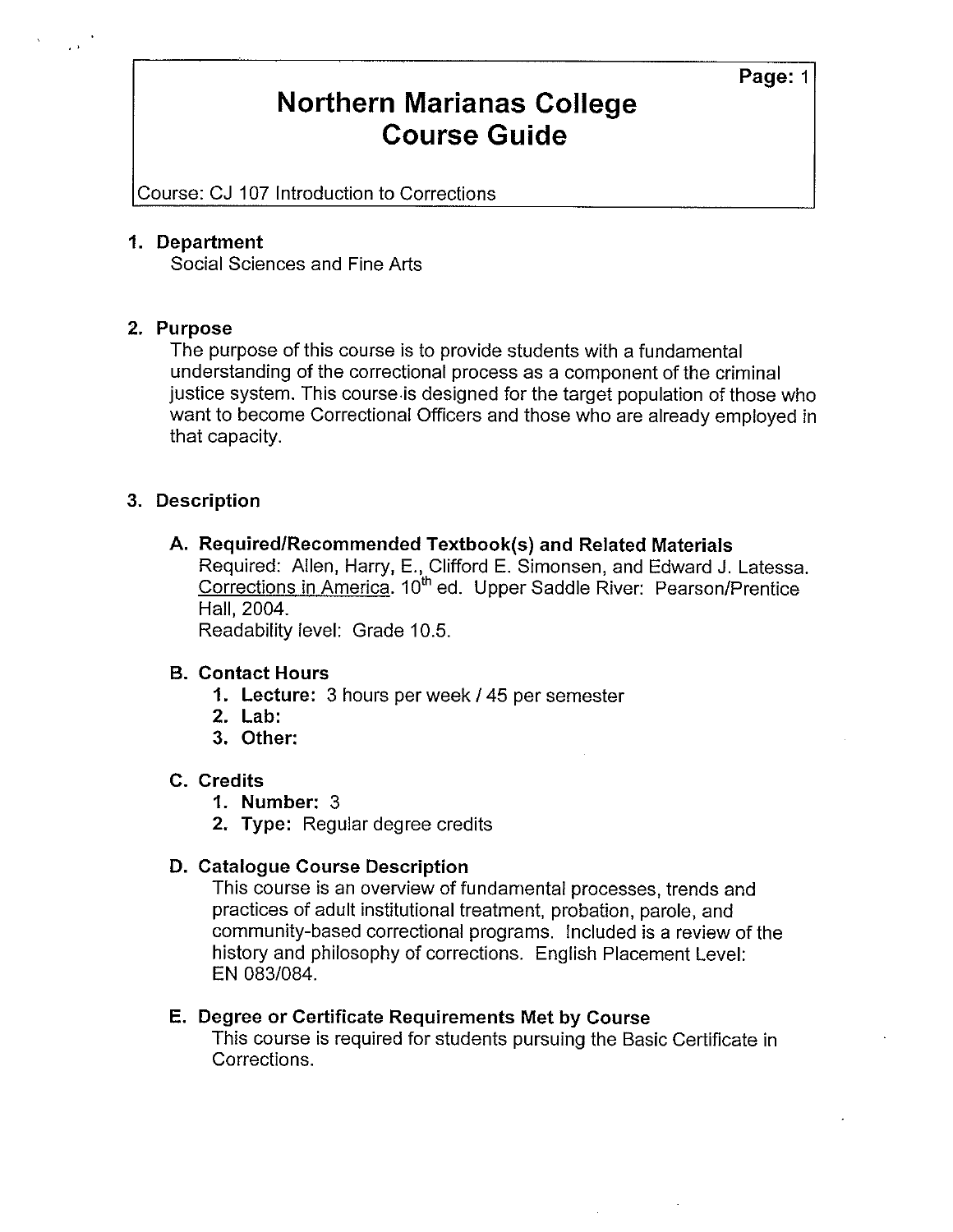### **Northern Marianas College Course Guide**

Course: CJ 107 Introduction to Corrections

#### **F. Course Activities and Design**

Course activities include lectures; group discussions and activities; homework assignments; viewing and discussing relevant videotapes. There will be quizzes and a final exam.

#### **4. Course Prerequisite(s); Concurrent Course Enrollment; Required English/Mathematics Placement Level(s)**

Prerequisite(s): None. English Placement Level: EN 083/084. Math Placement Level: None.

#### **5. Estimated Cost of Course; Instructional Resources Needed**

Cost to the Student: Tuition for a 3-credit course and cost of textbook.

Cost to the College: Instructor's salary.

Instructional resources needed for this course include overhead projector, TV/VCR, videotaped programs, photocopy machine, and photocopy paper.

#### **6. Method of Evaluation**

Students grades will be based on the regular letter grade system as described below:

- A: Excellent  $-$  grade points: 4.0;
- B: Above average grade points: 3.0;
- C: Average  $-$  grade points: 2.0;
- D: Below average  $-$  grade points: 1.0;
- F: Failure grade points: 0.0.

NMC's grading and attendance policies will be followed.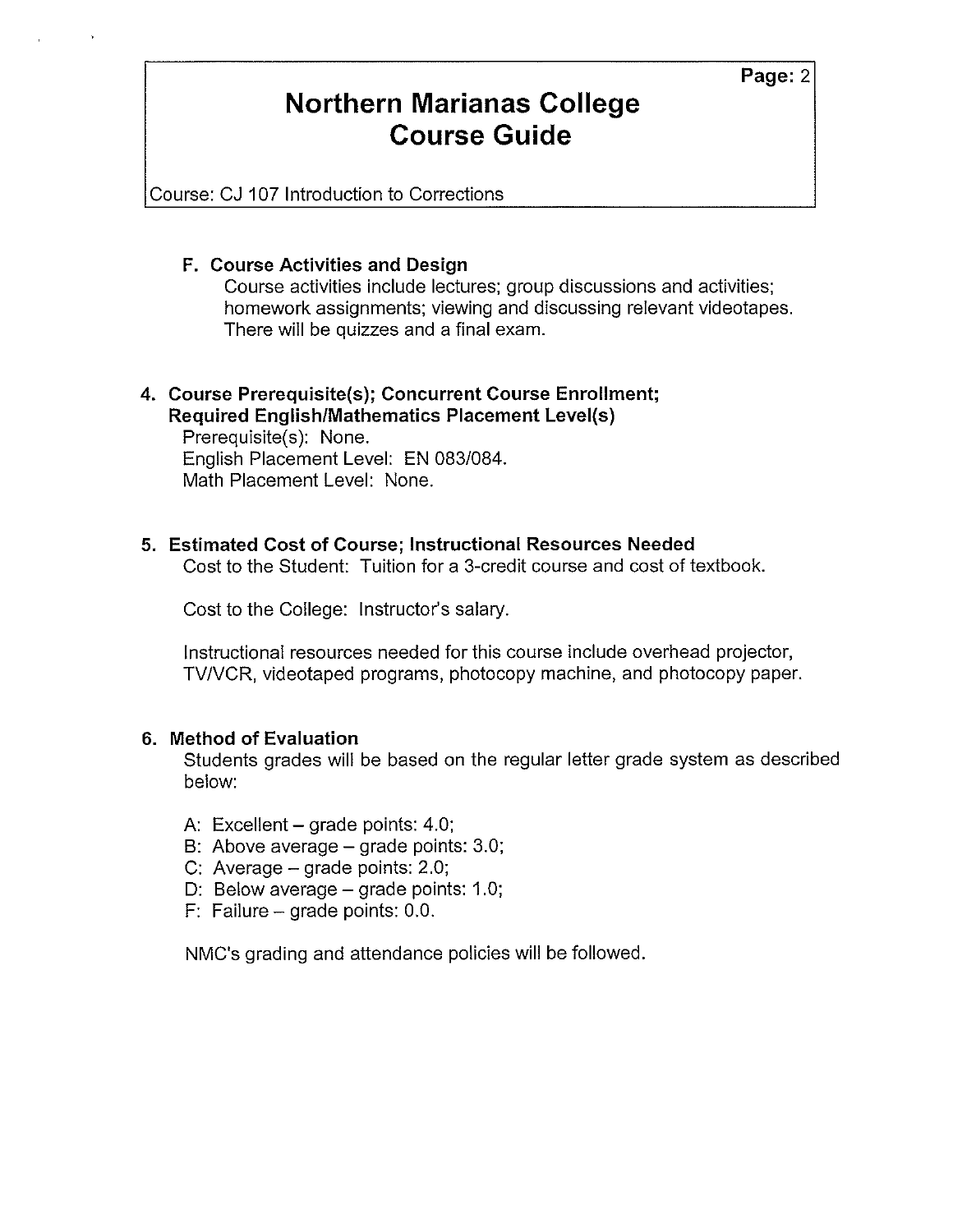## **Northern Marianas College Course Guide**

Course: CJ 107 Introduction to Corrections

#### **7. Course Outline**

 $\bar{\lambda}$  .

This is a topical outline and does not necessarily indicate the sequence in which the material will be presented.

- 1.0 Historical Perspectives
	- 1.1 Early history 2000 B.C. to 1800 A.O.
	- 1.2 1800 to the present
	- 1.3 Correctional ideologies
- 2.0 The Court Process
	- 2.1 Sentencing
	- 2.2 Appellate review
- 3.0 Alternatives to Imprisonment
	- 3.1 Jails and detention facilities
	- 3.2 Probation
	- 3.3 Intermediate sanctions
- 4.0 Correctional Systems
	- 4.1 Imprisonment
	- 4.2 State and local prison systems
	- 4.3 The federal system
	- 4.4 Private sector systems
- 5.0 Corrections Functions
	- 5.1 Custody functions
	- 5.2 Management and treatment functions
- 6.0 Institutional Clients
	- 6.1 Female offenders
	- 6.2 Male offenders
	- 6.3 Juvenile offenders
	- 6.4 Special category offenders
- 7.0 Rights of Correctional Clients
	- 7.1 Inmate and ex-offender rights
	- 7.2 The death penalty-the ultimate right
- 8.0 Reintegration Systems
	- 8.1 Parole and reentry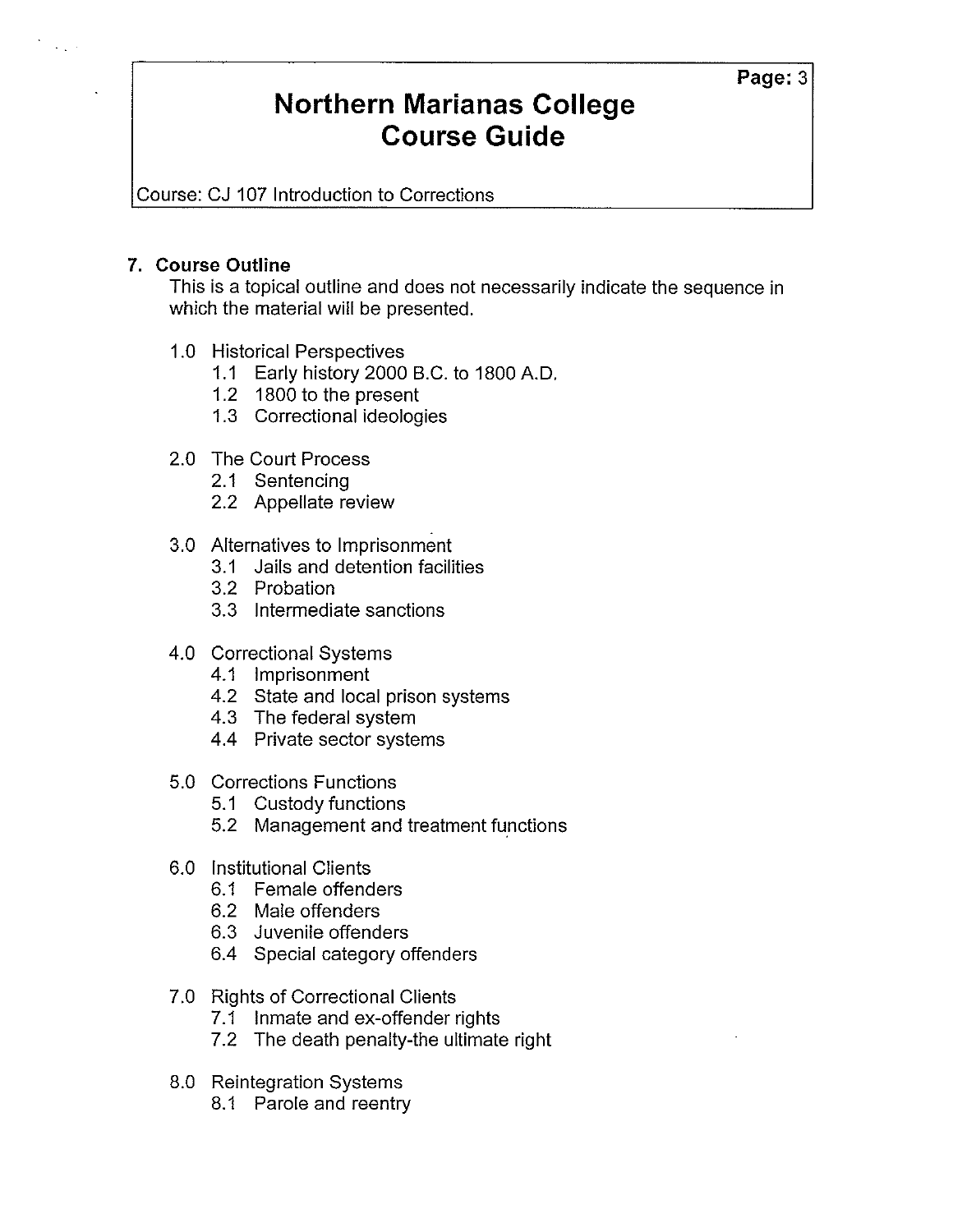## **Northern Marianas College Course Guide**

Course: CJ 107 Introduction to Corrections

- 8.2 Community corrections
- 9.0 The Future of Corrections

#### **8. Instructional Goals**

 $\mathbf{v}_{\rm eff}$  .

This course will introduce students to:

- 1.0 The history of corrections;
- 2.0 The court process;
- 3.0 Alternative to imprisonment;
- 4.0 State, local, federal and private correctional systems;
- 5.0 Functions of corrections;
- 6.0 The various institutional clients;
- 7.0 The rights of correctional clients;
- 8.0 Parole, reentry and community corrections; and
- 9.0 A view to the future of corrections.

#### **9. Student Learning Outcomes**

Upon successful completion of course, the student will be able to:

- 1.0 Discuss the historical perspectives of corrections;
- 2.0 Demonstrate the court process;
- 3.0 Compare the alternatives to imprisonment;
- 4.0 Analyze the various correctional systems;
- 5.0 Describe the custody, management and treatment functions of corrections;